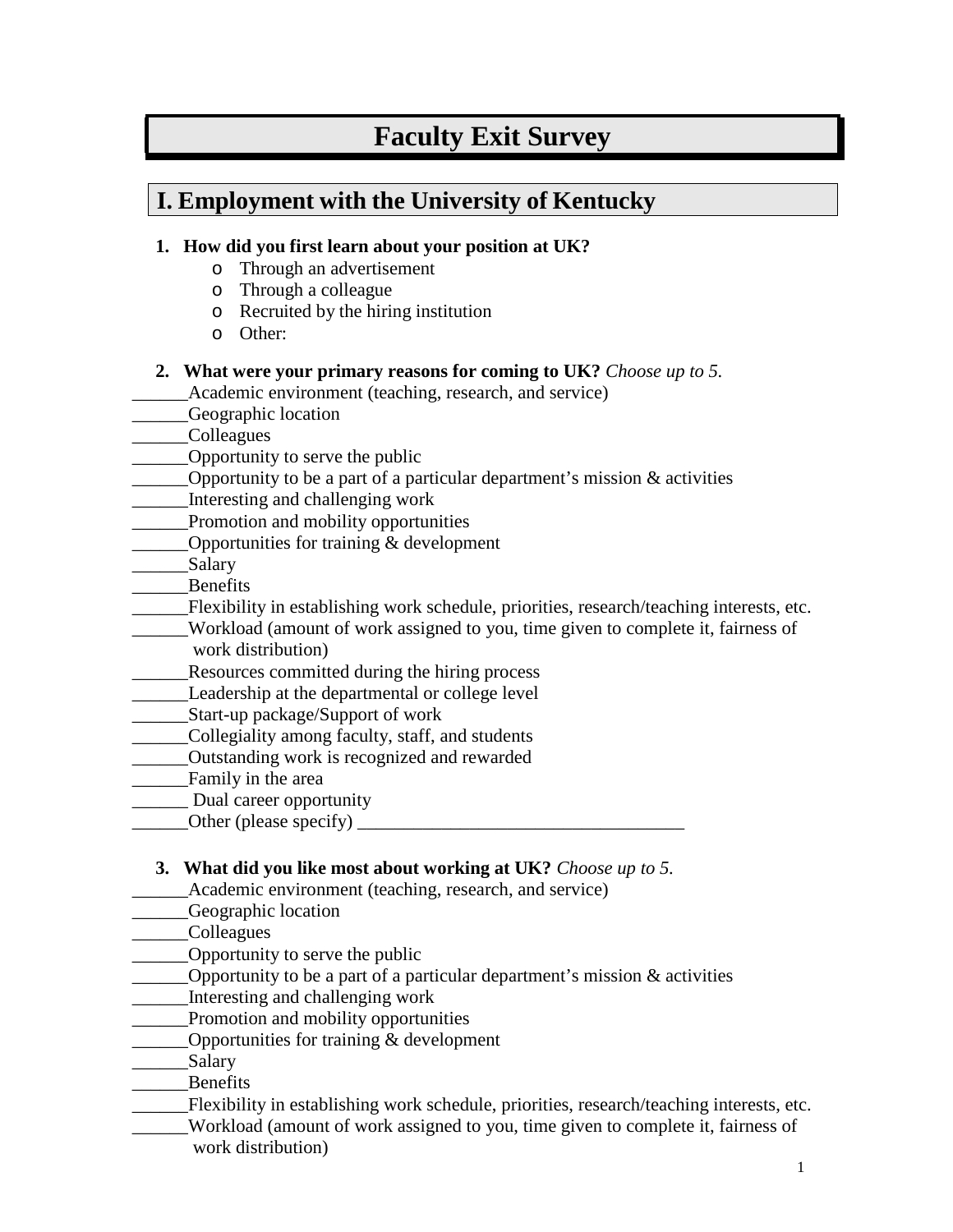- \_\_\_\_\_\_Resources committed during the hiring process
- Office/laboratory space
- **Leadership at the departmental or college level**
- \_\_\_\_\_\_Start-up package/Support of work
- \_\_\_\_\_\_Collegiality among faculty, staff, and students
- \_\_\_\_\_\_Outstanding work is recognized and rewarded
- \_\_\_\_\_\_Family in the area
- Dual career opportunities
	- \_\_\_\_\_\_Other (please specify) \_\_\_\_\_\_\_\_\_\_\_\_\_\_\_\_\_\_\_\_\_\_\_\_\_\_\_\_\_\_\_\_\_\_\_

#### **4.** *Professionally***, what are the most important reasons that you are leaving or have left UK?** *Mark all that apply.*

- o Accepted a position in a private university
- o Accepted a position in a public university
- o Anticipated non-reappointment/tenure denial
- o Temporary appointment ended
- o Contract expired/tenure denied
- o Change in direction of career
- o Inability to balance work & family demands
- o Inadequate compensation
- o Difficult working conditions
- o Lack of opportunities for advancement
- o Lack of professional collegiality
- o Loss of funding
- o Gender inequalities
- o Racial/ethnic inequalities
- o Lack of racial diversity
- o Lack of affordable housing
- o Too much administrative work/lack of administrative support
- o Inability to support salary through research
- o Offered a better position elsewhere
- o Retirement
- o Insufficient mentoring
- o Interpersonal conflict
- o Inequalities due to sexual orientation, gender identity or gender expression

#### **5.** *Personally***, what are the most important reasons that you are leaving or have left UK?** *Mark all that apply.*

- o Family need to relocate
- o Health issues
- o Lack of good local public K-12 education
- o Personal or family issues
- o Spouse/partner could not find a job
- o Other, please specify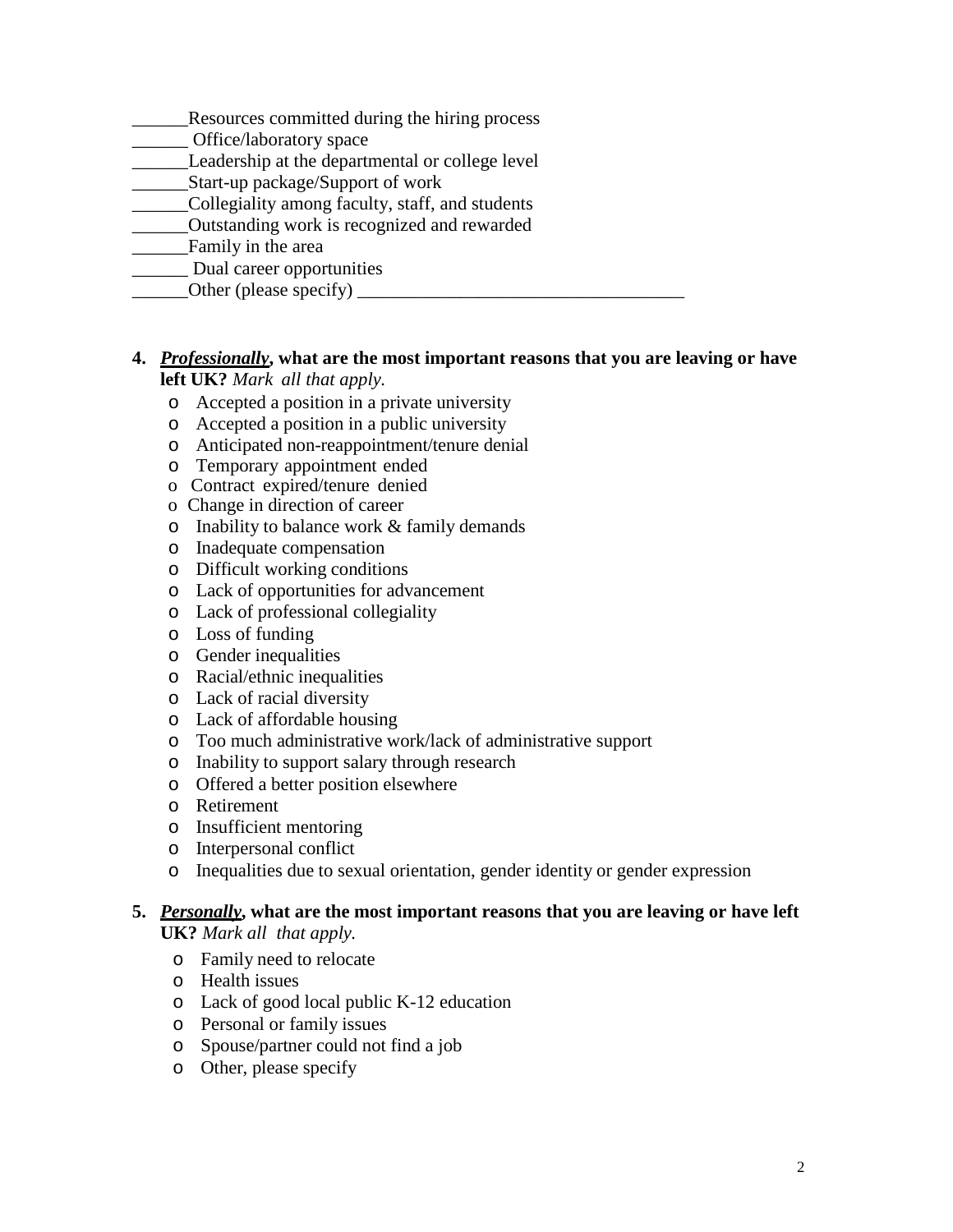#### **6. What is your overall satisfaction with UK?**

- o Extremely Satisfied
- o Satisfied
- o Neither Satisfied nor Not Satisfied
- o Not Satisfied
- o Not At All Satisfied
- o Not Applicable/Not Sure

**7. After hearing of your resignation or retirement, did your department encourage you to reconsider?** *This question is only appropriate for separating associate or full professors with tenure.*



- **8. Did you have an exit interview with your department chair or division chief?**
	- o Yes
	- o No
- **9. What could UK have done to keep you from leaving?** *This question is only appropriate for separating associate or full professors with tenure.*

### **II. Job Satisfaction**

**10. Using the scale below, indicate your level of satisfaction with each of the following aspects of your employment: (check one choice in each row)**

#### **Job Satisfaction Scale**

- 4. Satisfied
- 3. Somewhat Satisfied
- 2. Somewhat Dissatisfied
- 1. Dissatisfied
- 0. Not applicable
- \_\_\_\_\_ Teaching activities
- \_\_\_\_\_ Research activities
- \_\_\_\_\_ Clinical activities
- Workload
- \_\_\_\_\_ Mentoring
- Opportunity for advancement and promotion
- Performance review or evaluation
- Compensation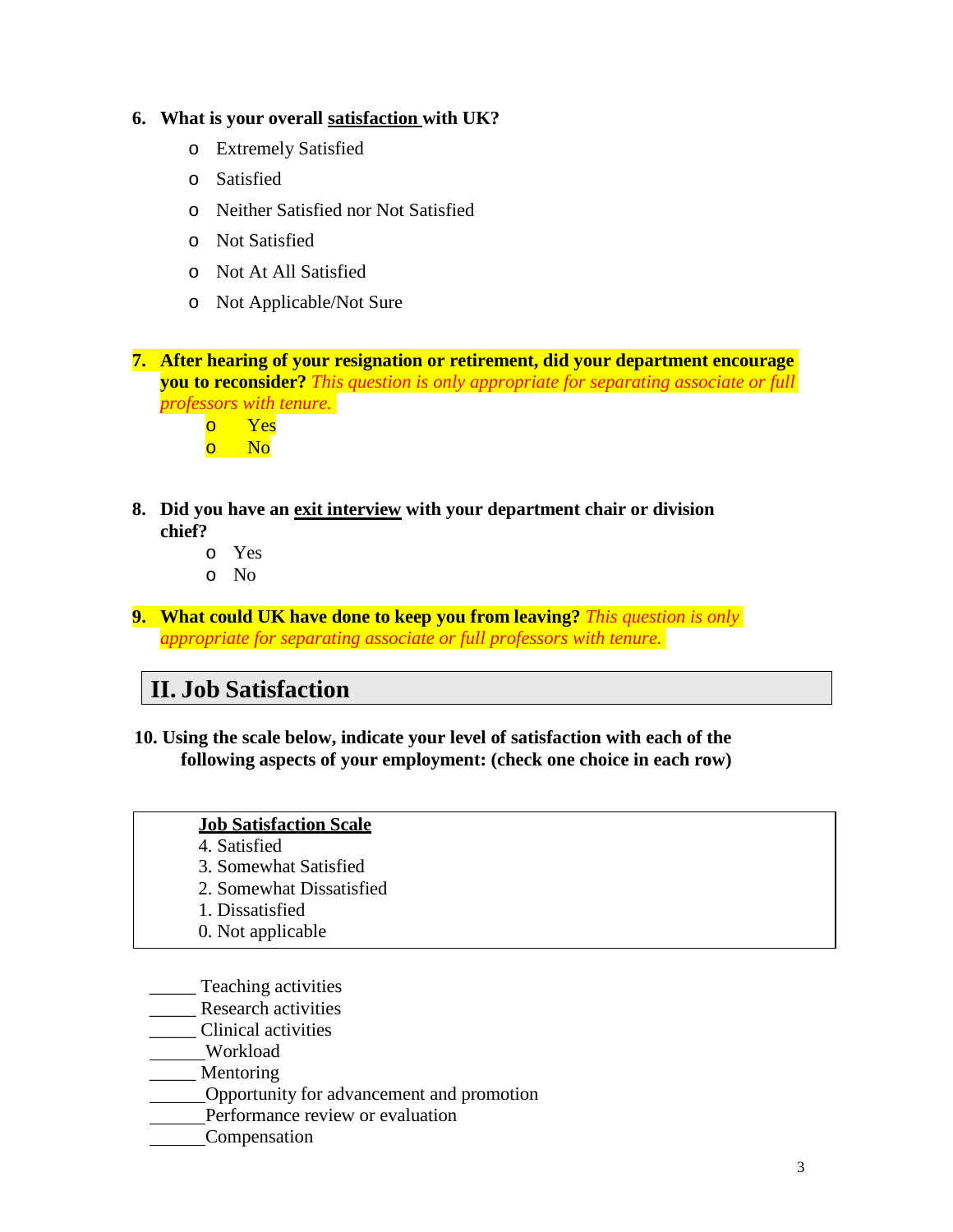- Benefits (insurance, retirement, tuition remission, vacation  $\&$  sick leave, etc.)
- Physical work environment
- Relationships with colleagues
- The department/unit you are leaving

#### **11. Would you recommend the University of Kentucky as a good place to work?**

- o Yes, definitely
- o Yes, probably
- o No, probably not
- o No, definitely not

### **III. My Suggestions...**

**Use the space below to enter specific comments regarding each question. Please be concise.**

- **12. What would make a faculty position at UK more attractive?**
- **13. How could the** *division/department* **you left attract and retain valuable faculty?**
- **14. What suggestions do you have to improve this survey?**
- **15. Is there any additional information you would like to add?**
- **16. If you would like to discuss any of the issues raised in this survey or any other issues related to your separation from UK with a member of the Office of Faculty Advancement, please provide your name and contact information below.**

**Name: Email:**

## **Thank You for Your Time and Feedback!**